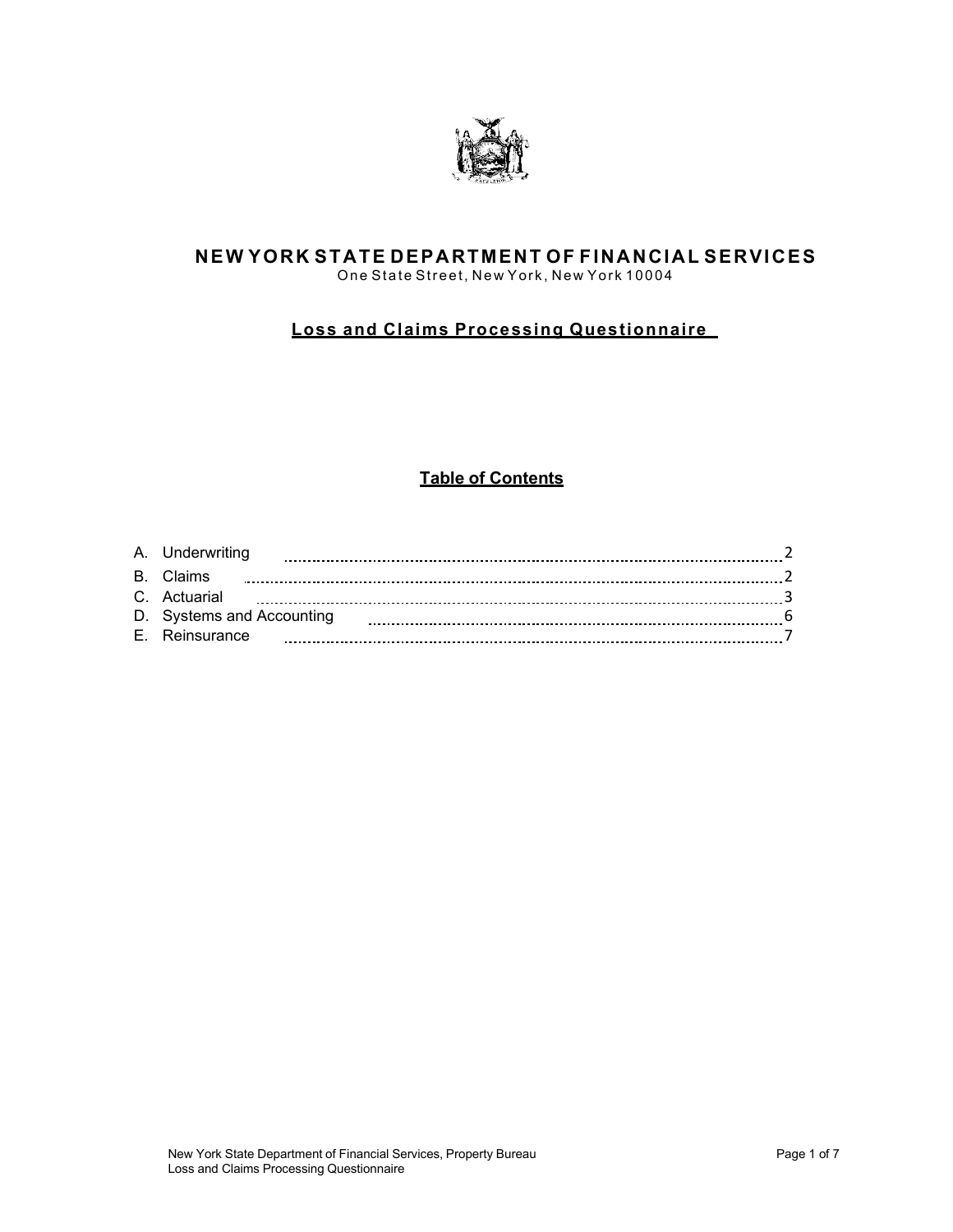# <span id="page-1-0"></span>*A. Underwriting*

- 1. Describe the changes made in policy limits and aggregate limits over the past five years.
- 2. If applicable, please describe the changes made in the Insurer's pooling operations over the past five years.
- 3. Describe any large or special risks that are not characteristic of your general book of business. What are the retentions on these risks?
- 4. Have there been any changes in underwriting guidelines over the past five years? Similarly, what staffing changes have occurred over the last five years?
- 5. If there is a difference of opinion between the underwriters and pricing actuaries, how are those differences resolved?

## <span id="page-1-1"></span>*B. Claims*

- 6. What specific objectives and guidelines does the company have in setting case loss and loss adjustment expense reserves? Are reserves established on the basis of what it would cost to settle the case today, or has a provision for inflation between now and the estimated time of settlement of the claim been included in the reserve? How have these objectives and guidelines changed in the last five years?
- 7. How are case reserves established when a claim is first reported? How are these recorded in the system?
- 8. Are any claims reserved using formulas? If so, describe the formulas themselves, the types of claims or lines of business using the formulas, and any changes to the formulas over time.
- 9. Have there been any significant changes during the last five years in the length of time required from the reporting to recording of a claim? Please describe the past and present procedures.
- 10. During the past five years, has the Company established bulk reserves for additional development of reported claims? If so, what formula has been used to set the reserves?
- 11. Are any special procedures and guidelines applied in reserving large, catastrophic accidents or accidents involving multiple claims? Have there been any changes in these procedures and guidelines over the last five years? If so, please describe.
- 12. What procedures are followed in recording reopened claims? Are such claims coded to the report date of the original claim or to the date of reopening? Have there been any changes over the last five years?
- 13. Have there been any changes in the definition and limits for one-shot or fast track claims? How are these claims processed? How have these procedures changed in the last five years?
- 14. Have there been any noticeable shifts in the reporting or non-reporting and procedures for the recording of small or trivial claims? How have these procedures changed in the last five years?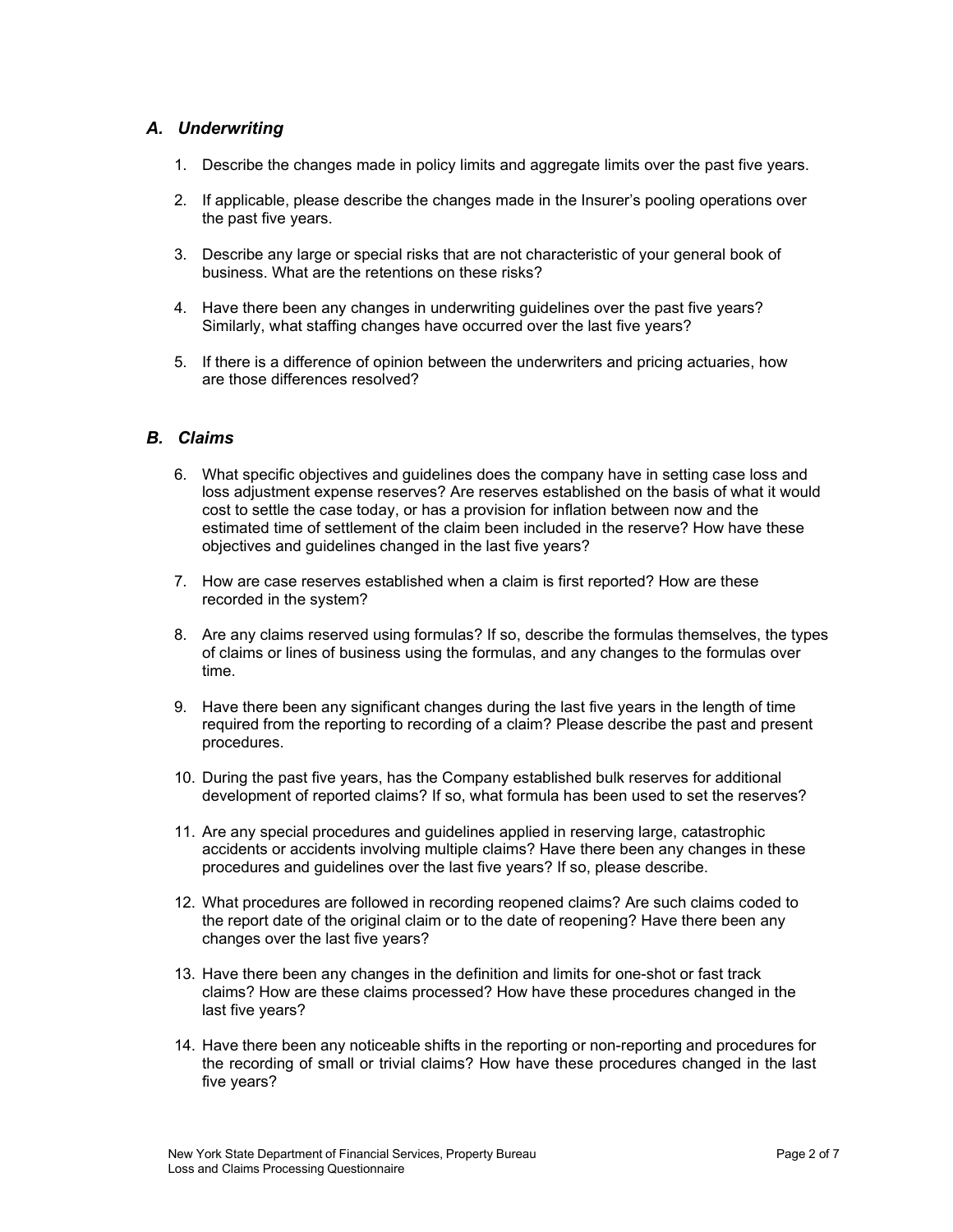- 15. Are claims being closed more quickly or more slowly now than in previous years?
- 16. What has been the Company's philosophy and practice on settling claims vs. rigorous defense? Any changes in this area?
- 17. Does the Company use a third-party claims administrator? If so, does the Company review their files?
- 18. Has there been any shift from the employment of company adjusters to independent adjusters? If so, how has this affected the claims operations?
- 19. Are claim counts booked on a per occurrence, per claimant basis or just on a per claim basis?
- 20. Have there been any material staffing changes over the past five years? Has there been a material change in the claim load per adjuster of the past five years? If so in either instance, please describe.
- 21. How does the Company monitor the adequacy of case reserves?

## <span id="page-2-0"></span>*C. Actuarial*

### *General Questions*

- 22. Provide copies of the biographies for all credentialed actuaries in the Company.
- 23. Do you compile a reserving procedures manual? If so, please provide. If not, please describe how new staff are trained.
- 24. Describe the Chief Actuary's role in the establishment, performance, and monitoring of internal controls such as reserving guidelines, pricing philosophy, peer reviews of work performed, etc. What is the Chief Actuary's role in establishing the booked reserves?
- 25. How does the Company establish actuaries' objectives and monitor their fulfillment? Who performs this function?
- 26. How are the actuaries' performance evaluated? Is it dependent/independent of the performance of the Company as a whole?
- 27. Describe the overall reporting structure of the Reserving and Pricing actuarial functions. Describe the interaction between reserving and pricing actuaries.
- 28. Describe the interaction between the various departments, such as actuarial, claims and underwriting etc.
- 29. Discuss any recent changes in the key staff, data, or processes within the actuarial area.
- 30. Describe any significant shift in the composition of business by type of risk. Discuss the reasons behind any such shift.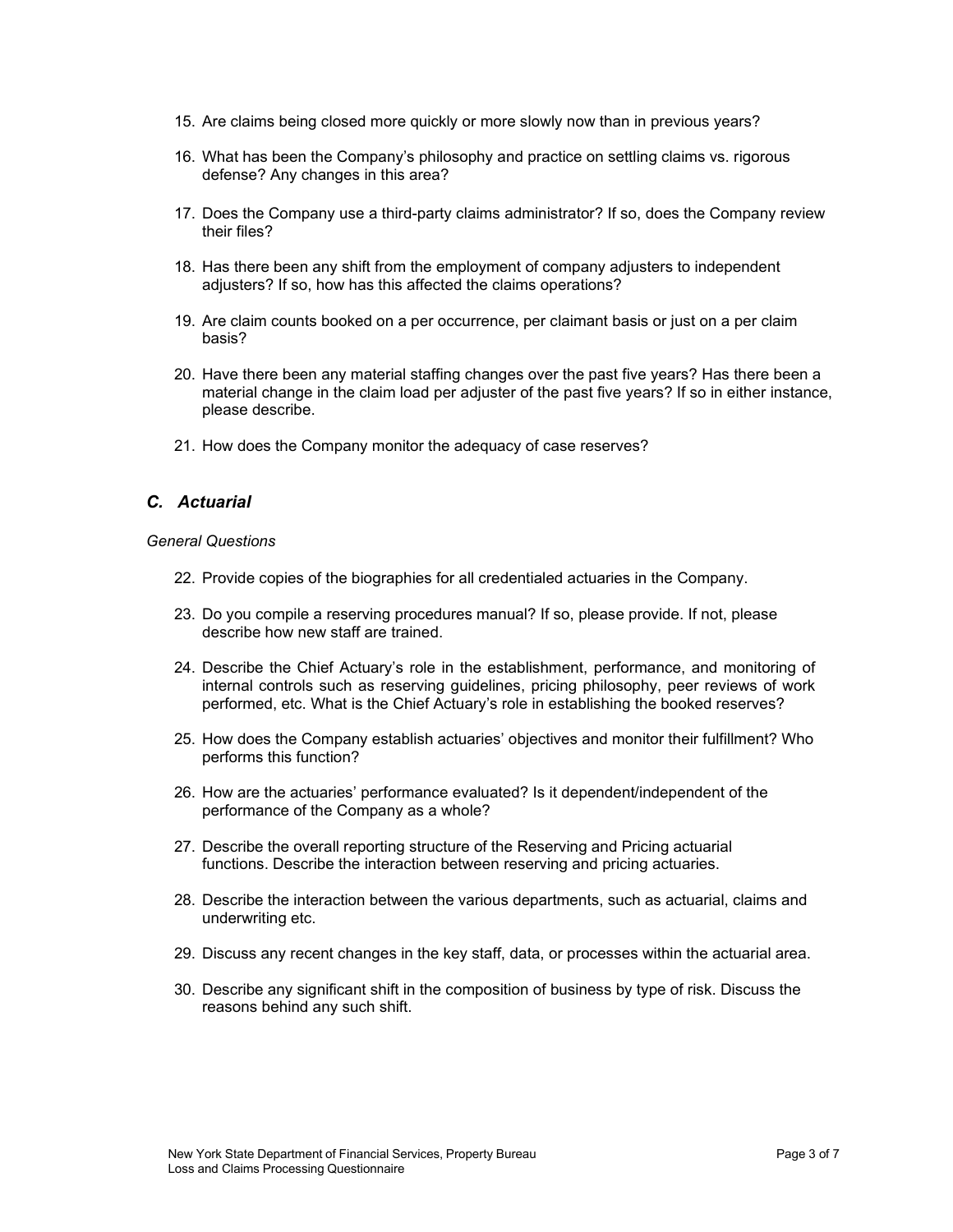## *Ratemaking Questions*

- 31. Briefly describe the procedures for establishing the rates and price levels for the major business segments, including bureau rates and deviations.
- 32. Outline any price monitoring system in place in the last five years. Has this caused the Company to change pricing levels or underwriting criteria in the last five years? How was the premium adequacy level determined for the last five years?
- 33. Have there been any changes in Company operations or procedures that have caused the Company to depart from these ratemaking procedures? If so, please describe those changes and how they were treated. Describe the impact on the reserve analysis, if any.
- 34. Is the same data that is currently used for ratemaking purposes also used in evaluating loss reserves? Are the resulting indications of both consistent with each other?
- 35. Have there been any material rate changes for any lines of business written? Please elaborate, including dates of implementation.

### *General Reserving Questions*

- 36. How are the carried Loss and Loss Adjustment Expense reserves determined in general? Is there a Reserving Committee within the company? If so, how is it organized and who are the members? What are its main functions? Does the Company book to the Appointed Actuary's Actuarial Central Estimate?
- 37. Does the Appointed Actuary make an annual presentation of their actuarial findings to the Board of Directors or Reserving Committee? If so, does this presentation include an explanation of the reserving policy and methodology as well as an analytical review of company reserves? Is the presentation supported by written documentation? Did the Appointed Actuary provide their Qualification Document to the Board? Please provide.
- 38. For the Statement of Actuarial Opinion filing, does the Company use internal actuaries or outside consultants? If the Company uses outside consultants, have they changed firms in the last five years? Were there differences of opinion that contribute to any of these changes in actuaries? Discuss the level of internal or external peer reviews of the actuarial analyses performed.
- 39. How often does the Company and/or consulting actuaries perform a full-scale reserve analysis? How often do they perform a more limited analysis (i.e., Actual vs. Expected)?
- 40. What controls are in place to ensure reserving guidelines are followed?
- 41. What areas/lines of business concern you the most?

#### *Specific Reserving Questions*

- 42. What methodologies are used by the Company and/or the Appointed Actuary to compute loss and loss expense reserves? Have there been any changes in these methodologies in the last five years? If so, please describe these changes.
- 43. Does the Company and/or the Appointed Actuary perform separate analyses for gross and net reserves?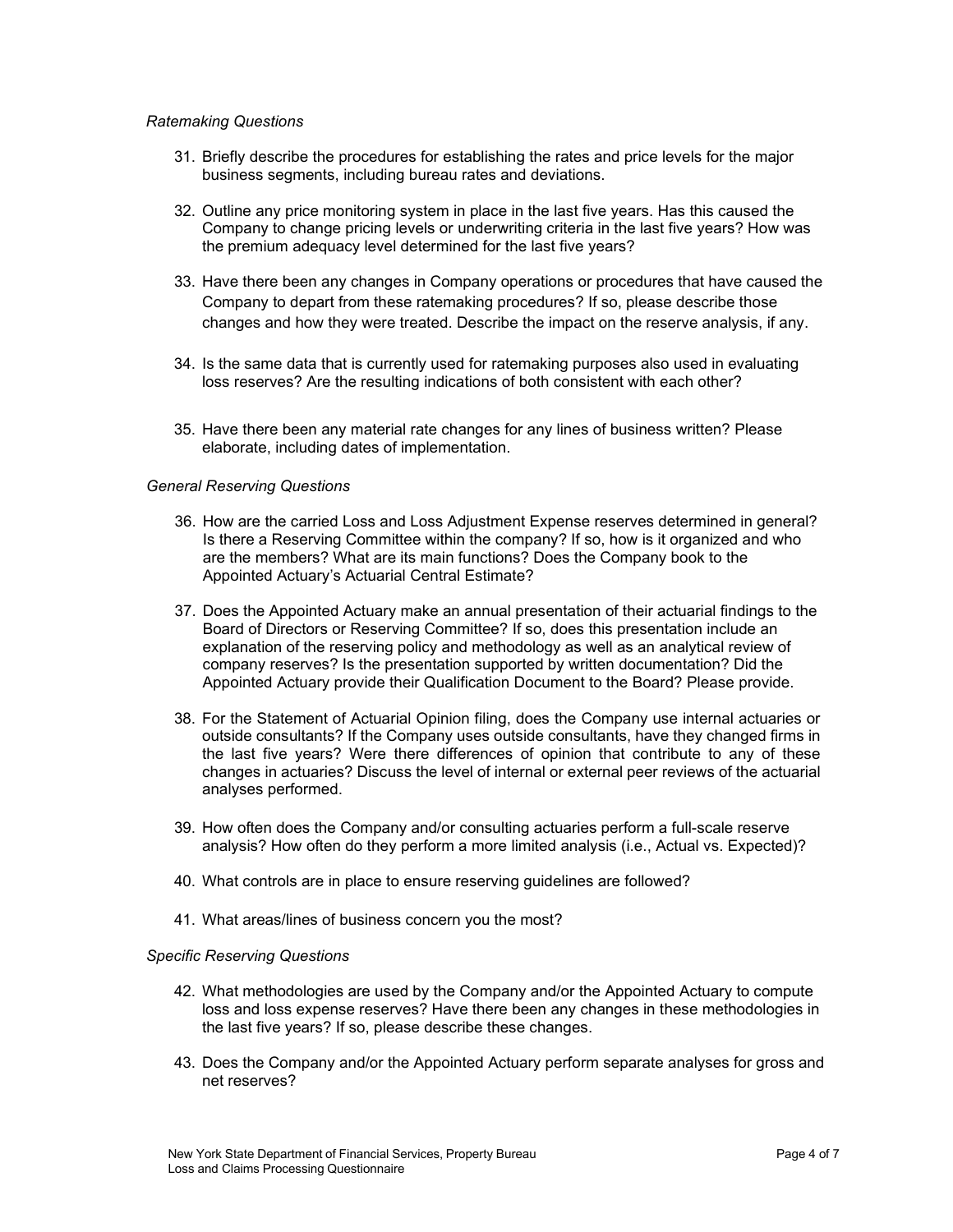- 44. Does the Company and/or the Appointed Actuary perform separate analyses for losses and LAE? Does the Company and/or the Appointed Actuary combine segments? If so, please describe. Does the company perform the analysis on an accident year basis? If not, elaborate and provide an explanation.
- 45. Does the Company and/or the Appointed Actuary establish a reasonable range for the point estimate of the reserves? If so, how are the upper and lower bounds determined?
- 46. If applicable, please describe the methods used to establish reserves for claims such as asbestos, environmental, lead paint, other toxic torts, natural and man-made catastrophe and cyber risk. Have there been any changes within the last five years?
- 47. If applicable, please describe the methods used to establish reserves for claims arising from business generated through pools, syndicates or associations etc.
- 48. How are quarterly reserves determined?
- 49. How are the reserves for Defense and Cost Containment ("DCC") and Adjusting and Other ("A&O") expenses established? Are the reserves calculated based on a formula? Have these procedures changed in the last five years?
- 50. When are Defense and Cost Containment expenses usually paid? For example, are such payments made as these expenses are incurred or when the claim is closed? Is a Third-Party Administrator ("TPA") involved in paying these expenses?
- 51. When are Adjusting and Other expenses usually paid? Does the Company allocate A&O Expenses in accordance with Regulation 30?
- 52. Does the Company compile expense data using the Adjusting and Other definition or the ULAE definition? Is there a difference as to how reserves are categorized in the actuarial database versus the financial statements?
- 53. Does the Company discount reserves? Both loss and LAE reserves? IBNR and known case reserves? How is the discount rate selected?
- 54. How does the Company's actuarial data reflect paid Salvage and Subrogation? How does the Company's actuarial data reflect anticipated Salvage and Subrogation?
- 55. Does the Company monitor actual loss emergence and adjust estimated reserves on a regular basis? If yes, please describe.
- 55. Does the Company reconcile underlying actuarial data to filed annual statements? Is this function performed by accounting or actuarial staff? Is it performed on a line by line basis or in the aggregate? Is it performed on a calendar year, accident year or some other basis? Is it performed for amounts as well as counts? Do the outside auditors also perform a similar type of reconciliation?
- 56. Does the Company perform a premium deficiency reserve ("PDR") calculation? Who is responsible for calculating the PDR? How does the Company determine the selection of groupings in the PDR calculation? Is the PDR calculation consistent from year to year?

#### *Questions regarding Regulatory Documents and Ratios*

57. If applicable, describe how the permitted practices (if any) impact Schedule P in the last five years.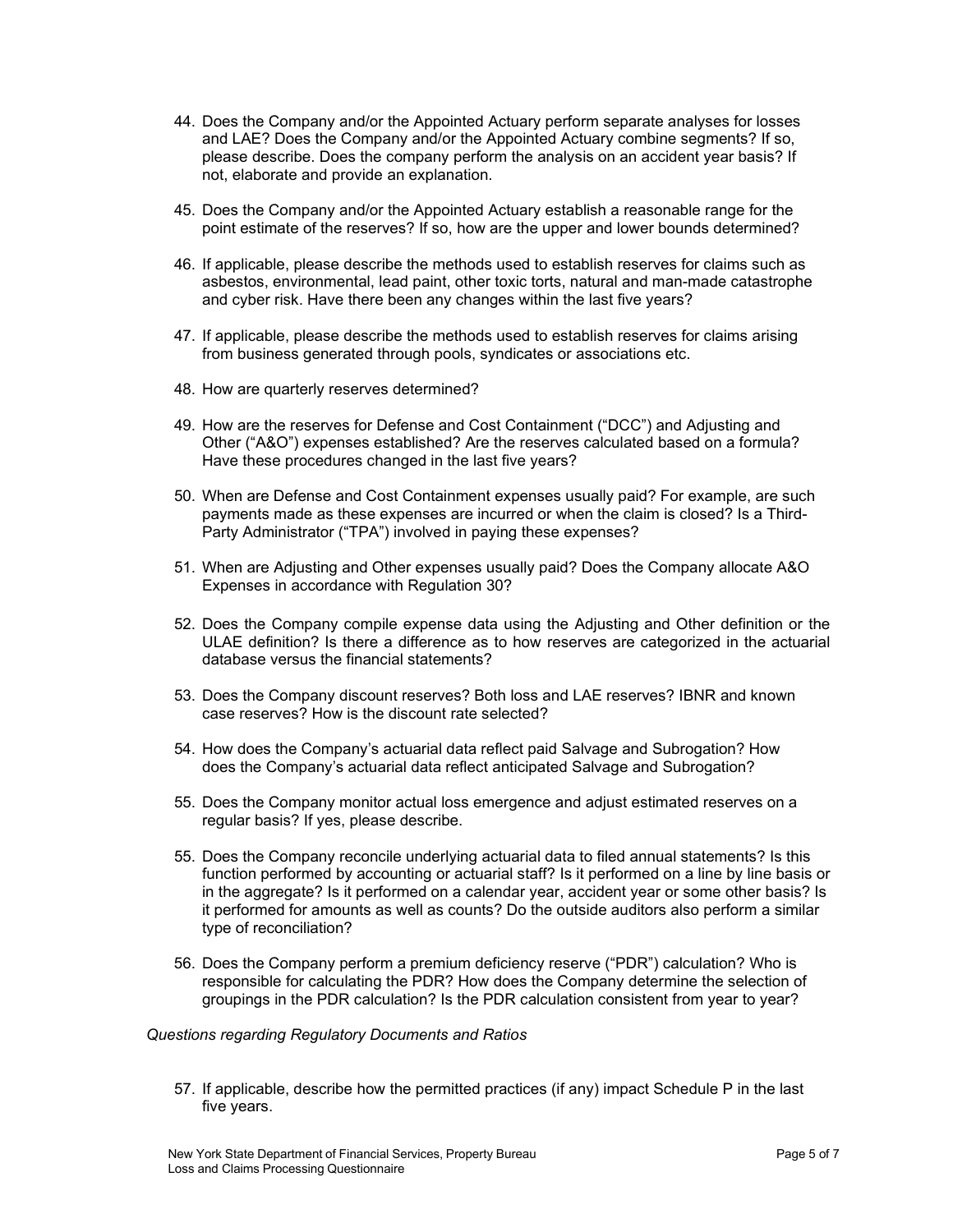- 58. Within the last five years, has there been a restatement of Schedule P? If so, please describe.
- 59. Within the last five years, has the Appointed Actuary issued any Statements of Actuarial Opinion which were not "Reasonable"? If so, identify the opinion issued and year(s) affected and explain the underlying causes for this Opinion.
- 60. Within the last five years, has the Appointed Actuary issued any Statements of Actuarial Opinion which were "Reasonable", but Company's subsequent adverse Loss and Loss Adjustment Expense reserve development was at/exceeded the high end of the Appointed Actuary's reasonable range? If so, identify the opinion issued and year(s) affected and explain any actions taken by the Company to rectify the situation.
- 59. Within the last five years, has the Company fallen into any Risk Based Capital categories that indicated capital inadequacies and necessitated further action?
- 60. Within the last five years, has the Company performed the Risk Based Capital trend test to determine the likelihood that it will fall below the Company Action Level in the subsequent year?
- 61. If applicable, have the actuaries been involved in the compilation of the ORSA report within the last five years? If so, describe the actuaries' level of participation.

## *Questions regarding Changes Impacting Reserves*

- 62. How are climate change risks, considered in reserving assumptions and methodologies?
- 63. How are underwriting changes, including changes in rates, taken into account in reserving assumptions and methodologies?
- 64. How are changes in the case reserving process (i.e., coding of reserve changes over time), taken into account in reserving assumptions and methodologies?
- 65. How are changes in the claims handling process, such as changes in claim-setting philosophy, backlogs in claims processing, staffing issues, or any other significant changes, taken into account in reserving assumptions and methodologies?
- 66. How are changes in the legal environment, such as changes in case law, award amounts, and trends in the number of claims being litigated, properly taken into account in reserving assumptions and methodologies. Could any legislative changes impact reserves (i.e. collateral source rule or caps on awards etc.)?

## <span id="page-5-0"></span>*D. Systems and Accounting*

- 67. Has your Company entered into any loss portfolio transfer arrangement in the last five years? If yes, describe how the consideration for the transaction was calculated?
- 68. Has there been a change in the date on which the books are closed for the quarter or year?
- 69. Have new data processing systems been implemented in recent years? If so, have they had any significant impact on the rate of processing?